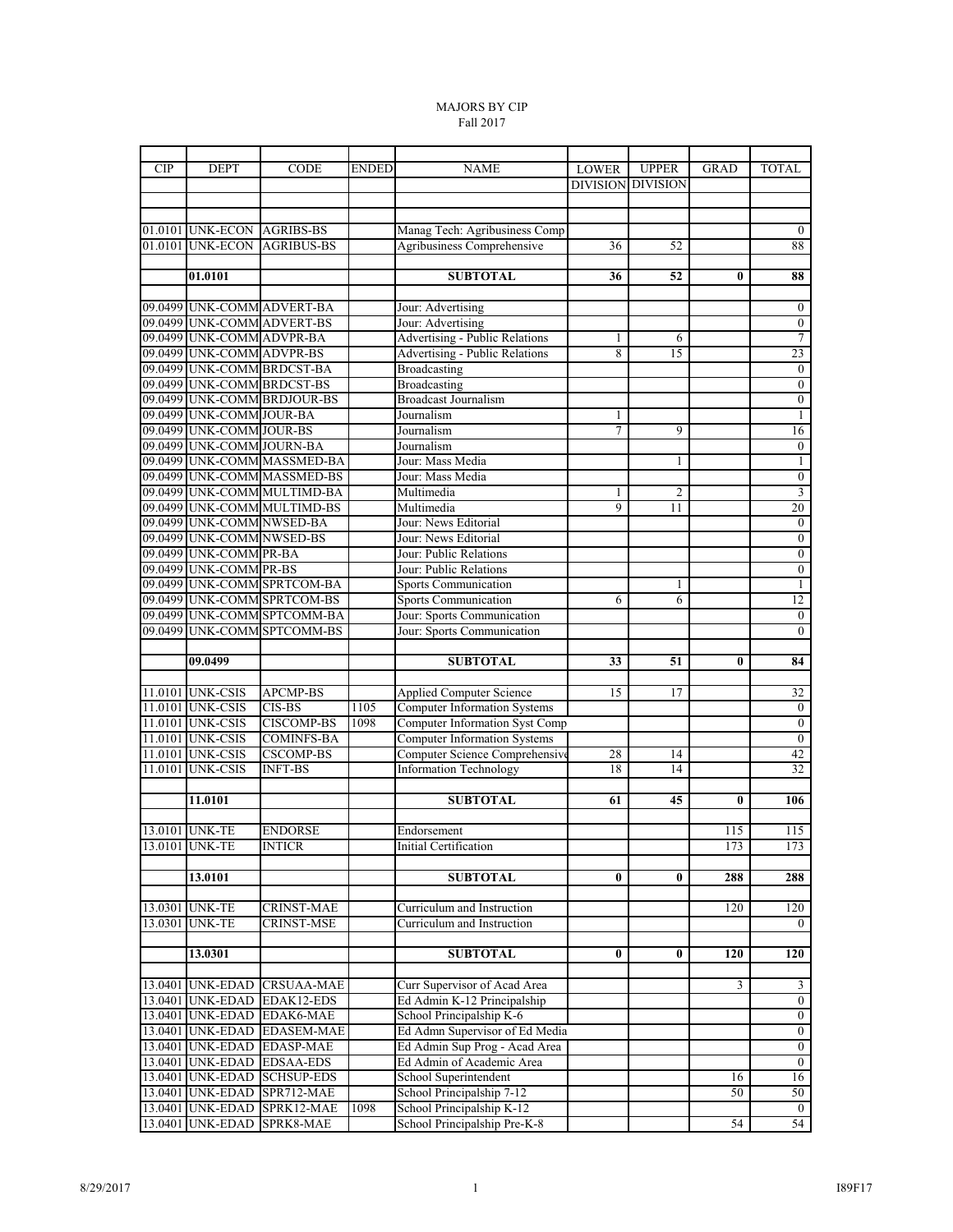| <b>CIP</b> | <b>DEPT</b>                          | <b>CODE</b>                     | <b>ENDED</b> | <b>NAME</b>                                              | <b>LOWER</b>    | <b>UPPER</b>    | <b>GRAD</b>    | <b>TOTAL</b>                     |
|------------|--------------------------------------|---------------------------------|--------------|----------------------------------------------------------|-----------------|-----------------|----------------|----------------------------------|
|            |                                      |                                 |              |                                                          | <b>DIVISION</b> | <b>DIVISION</b> |                |                                  |
|            |                                      | 13.0401 UNK-EDAD SUSPED-MAE     |              | Supervisor of Special Ed                                 |                 |                 | 11             | 11                               |
|            |                                      |                                 |              |                                                          |                 |                 |                |                                  |
|            | 13.0401                              |                                 |              | <b>SUBTOTAL</b>                                          | $\bf{0}$        | $\bf{0}$        | 134            | 134                              |
|            |                                      |                                 |              |                                                          |                 |                 |                |                                  |
|            | 13.1001 UNK-TE                       | <b>BEHDIS-MAE</b>               |              | <b>Behaviorally Disordered</b>                           |                 |                 |                | $\overline{0}$                   |
|            | 13.1001 UNK-TE                       | <b>GIFTAL-MAE</b>               |              | Gifted and Talented                                      |                 |                 |                | $\boldsymbol{0}$                 |
|            | 13.1001 UNK-TE                       | MM712-BAE                       | 1145         | Mild Moderate 7-12 Field                                 |                 |                 |                | $\overline{0}$                   |
|            | 13.1001 UNK-TE                       | MM712S-BAE                      |              | Mild Moderate 7-12 Subject                               |                 |                 |                | $\mathbf{0}$                     |
|            | 13.1001 UNK-TE                       | MMDIS-MAE                       |              | Mild Moderate Disabilities                               |                 |                 |                | $\boldsymbol{0}$                 |
|            | 13.1001 UNK-TE                       | MMK6-BAE                        | 1145         | Mild Moderate K-6 Field                                  |                 | $\overline{c}$  |                | $\overline{2}$                   |
|            | 13.1001 UNK-TE                       | <b>SMDIS-MAE</b>                |              | Severe Multiple Disabilities                             |                 |                 |                | $\mathbf{0}$                     |
|            | 13.1001 UNK-TE                       | SPE712-BAE                      |              | Special Education 7-12 Subject                           | 4               | 1               |                | 5                                |
|            | 13.1001 UNK-TE                       | <b>SPED-MAE</b>                 |              | <b>Special Education</b>                                 |                 |                 | 85             | 85                               |
|            | 13.1001 UNK-TE                       | SPEK12-BAE                      |              | Special Education K-12 Field                             | 10              | 21              |                | 31                               |
|            | 13.1001 UNK-TE                       | SPEK6-BAE                       | 1145         | Special Education K-6 Subject                            | $\overline{c}$  | 8               |                | 10                               |
|            | 13.1001 UNK-TE                       | <b>SPLRDS-MAE</b>               |              | Specific Learning Disabilities                           |                 |                 |                | $\overline{0}$                   |
|            |                                      |                                 |              |                                                          |                 |                 |                |                                  |
|            | 13.1001                              |                                 |              | <b>SUBTOTAL</b>                                          | 16              | 32              | 85             | 133                              |
|            |                                      |                                 |              |                                                          |                 |                 |                |                                  |
|            | 13.1101 UNK-CSP                      | <b>CLMHC-MSE</b>                |              | Clinical Mental Health Counsel                           |                 |                 | 45             | 45                               |
|            | 13.1101 UNK-CSP                      | <b>CMCOUN-MSE</b>               |              | <b>Community Counseling</b>                              |                 |                 |                | $\overline{0}$                   |
|            | 13.1101 UNK-CSP                      | <b>COUNSL-EDS</b>               |              | Counseling                                               |                 |                 | 1              | $\mathbf{1}$                     |
|            | 13.1101 UNK-CSP                      | <b>ELSCCS-MSE</b>               |              | <b>Elementary Guidance Counseling</b>                    |                 |                 |                | $\boldsymbol{0}$                 |
|            | 13.1101 UNK-CSP                      | <b>ELSCDC-MSE</b>               |              | Elementary and Secondary Couns                           |                 |                 |                | $\overline{0}$                   |
|            | 13.1101 UNK-CSP                      | <b>SCCSRH-MSE</b>               |              | School Counseling-Rehab                                  |                 |                 |                | $\overline{0}$                   |
|            | 13.1101 UNK-CSP                      | <b>SCELEM-MSE</b>               |              | School Counseling Elementary                             |                 |                 | 12             | $\overline{12}$                  |
|            | 13.1101 UNK-CSP                      |                                 |              | School Psychology                                        |                 |                 | 40             | 40                               |
|            | 13.1101 UNK-CSP                      | SCHPSY-EDS<br><b>SCSEC-MSE</b>  |              | School Counseling Secondary                              |                 |                 | 26             | 26                               |
|            |                                      |                                 |              |                                                          |                 |                 | $\overline{4}$ |                                  |
|            | 13.1101 UNK-CSP                      | SCSTAF-MSE                      | 1155         | School Counsel Student Affairs                           |                 |                 |                | 4<br>$\overline{0}$              |
|            | 13.1101 UNK-CSP                      | SDSCCS-MSE                      | 1098         | Secondary Guidance Counseling                            |                 |                 |                |                                  |
|            | 13.1101 UNK-CSP                      | STDAFF-MSE                      |              | <b>Student Affairs</b>                                   |                 |                 | 53             | 53                               |
|            |                                      |                                 |              |                                                          |                 |                 |                |                                  |
|            |                                      |                                 |              |                                                          |                 |                 |                |                                  |
|            | 13.1101                              |                                 |              | <b>SUBTOTAL</b>                                          | $\bf{0}$        | 0               | 181            | 181                              |
|            |                                      |                                 |              |                                                          |                 |                 |                |                                  |
|            | 13.1202 UNK-TE                       | <b>ECED-MAE</b>                 |              | Early Childhood Education                                |                 |                 |                | $\mathbf{0}$                     |
|            | 13.1202 UNK-TE                       | <b>ECINC-BAE</b>                |              | Early Childhood Inclusive                                | 33              | 96              |                | 129                              |
|            | 13.1202 UNK-TE                       | <b>ECSPED-MAE</b>               |              | Early Childhood Special Ed                               |                 |                 |                | $\mathbf{0}$                     |
|            | 13.1202 UNK-TE                       | <b>ECUNI-BAE</b>                | 1145         | Early Childhood Unified B-3rd                            |                 | 11              |                | 11                               |
|            | 13.1202 UNK-TE                       | <b>ELED-BAE</b>                 |              | Elementary Education Field K-6                           | 131             | 205             |                | 336                              |
|            | 13.1202 UNK-TE                       | ELEDSP-MAE                      |              | <b>ELED</b> Spec                                         |                 |                 |                | $\boldsymbol{0}$                 |
|            | 13.1202 UNK-TE                       | ELR712-MAE                      |              | El Ed Reading Spec 7-12                                  |                 |                 |                | $\mathbf{0}$                     |
|            | 13.1202 UNK-TE                       | ELRK12-MAE                      |              | El EdReading Spec K-12                                   |                 |                 |                | $\overline{0}$                   |
|            | 13.1202 UNK-TE                       | ELRK6-MAE                       |              | El Ed Reading Spec K-6                                   |                 |                 |                | $\mathbf{0}$                     |
|            | 13.1202 UNK-TE                       | MIDED-MSE                       |              | Middle School Education-MSE                              |                 |                 |                | $\overline{0}$                   |
|            | 13.1202 UNK-TE                       | MIDGRD-BAE                      | 1168         | Middle Grades Field 4-9                                  | 5               | 12              |                | 17                               |
|            | 13.1202 UNK-TE                       | MIDGRD-BSE                      | 1168         | Middle Grades Field 4-9                                  | 6               | 26              |                | 32                               |
|            | 13.1202 UNK-TE                       | MIDLVL-BAE                      |              | Middle Level 5-9 Subject                                 | 2               |                 |                | $\overline{2}$                   |
|            | 13.1202 UNK-TE                       | MIDLVL-BSE                      |              | Middle Level 5-9 Subject                                 | 1               |                 |                | $\mathbf{1}$                     |
|            | 13.1202 UNK-TE                       | MIDSCL-MAE                      |              | Middle School                                            |                 |                 |                | $\overline{0}$                   |
|            | 13.1202 UNK-TE                       | RDPK12-MAE                      |              | Reading PK-12                                            |                 |                 | 33             | 33                               |
|            |                                      |                                 |              |                                                          |                 |                 |                |                                  |
|            | 13.1202                              |                                 |              | <b>SUBTOTAL</b>                                          | 178             | 350             | 33             | 561                              |
|            |                                      |                                 |              |                                                          |                 |                 |                |                                  |
|            | 13.1303 UNK-BSED                     | <b>BESPPT-MSE</b>               |              | Bus Ed Spec Prof Teacher                                 |                 |                 |                | $\overline{0}$                   |
|            | 13.1303 UNK-BSED                     | BMT612-BAE                      |              | Bus Mkting Inf Tech 6-12 Field                           | 2               | 8               |                | 10                               |
|            | 13.1303 UNK-BSED                     | <b>BSAD-MSE</b>                 |              | Business Spec Acad Discipline                            |                 |                 |                | $\overline{0}$                   |
|            | 13.1303 UNK-BSED                     | <b>BT-MSE</b>                   |              | <b>Business and Technology</b>                           |                 |                 |                | $\mathbf{0}$                     |
|            | 13.1303 UNK-BSED                     | BUS612-BAE                      |              | Basic Business 6-12 Subject                              | 2               | 5               |                | 7                                |
|            | 13.1303 UNK-BSED                     | BUS712-BAE                      |              | Business 7-12 Subject                                    |                 |                 |                | $\overline{0}$                   |
|            | 13.1303 UNK-BSED                     | CBE612-BAE                      | 1118         | <b>Business Education</b>                                |                 |                 |                | $\overline{0}$                   |
|            | 13.1303 UNK-BSED                     | MRK712-BAE                      |              | Marketing Education 7-12                                 |                 |                 |                | $\overline{0}$                   |
|            | 13.1303 UNK-BSED                     | VBE712-BAE                      |              | Vocational Business 7-12 Field                           |                 |                 |                | $\overline{0}$                   |
|            | 13.1303 UNK-BSED                     | VGDCSL-MSE                      |              | <b>Vocational Guidance Counseling</b>                    |                 |                 |                | $\overline{0}$                   |
|            | 13.1303 UNK-BSED<br>13.1303 UNK-BSED | VOEDAD-MSE<br><b>VOEDAG-MSE</b> |              | Vo Ed Academic Discipline<br>Voc Ed Prof Tch-Agriculture |                 |                 |                | $\overline{0}$<br>$\overline{0}$ |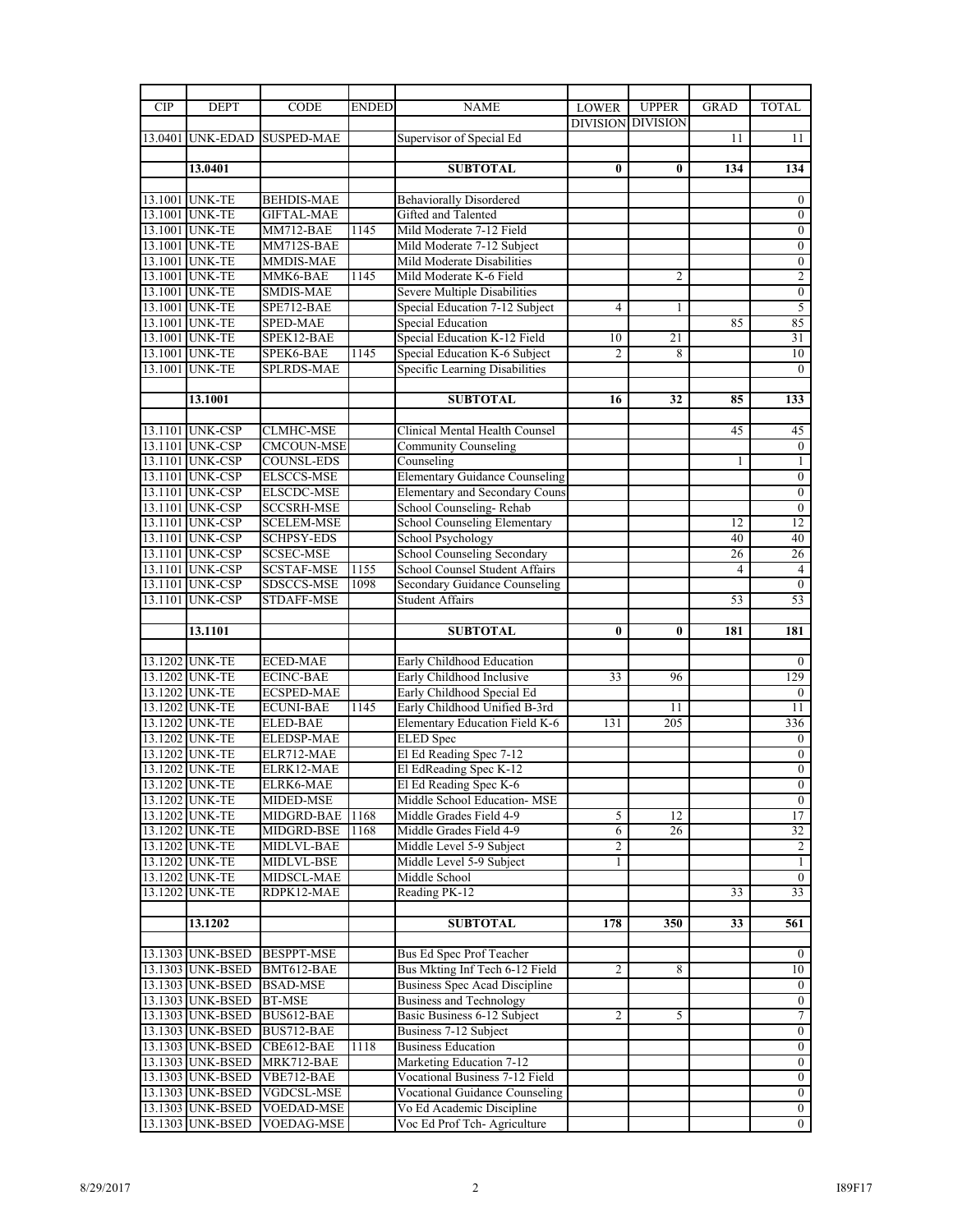| <b>CIP</b> | <b>DEPT</b>                  | <b>CODE</b>                  | <b>ENDED</b> | <b>NAME</b>                           | <b>LOWER</b>             | <b>UPPER</b>    | <b>GRAD</b> | <b>TOTAL</b>     |
|------------|------------------------------|------------------------------|--------------|---------------------------------------|--------------------------|-----------------|-------------|------------------|
|            |                              |                              |              |                                       | <b>DIVISION DIVISION</b> |                 |             |                  |
|            | 13.1303 UNK-BSED             | <b>VOEDBE-MSE</b>            |              | Voc Ed Prf Tch- Business Ed           |                          |                 |             | $^{0}$           |
|            | 13.1303 UNK-BSED             | <b>VOEDFS-MSE</b>            |              | Vocational Ed Prof Teach-FCSC         |                          |                 |             | $\overline{0}$   |
|            | 13.1303 UNK-BSED             | <b>VOEDPT-MSE</b>            |              | Vocational Distributive Educ          |                          |                 |             | $\boldsymbol{0}$ |
|            |                              |                              |              |                                       |                          |                 |             |                  |
|            | 13.1303 UNK-BSED             | <b>VOEDSN-MSE</b>            |              | Voc Ed Prof Tch- Voc Spc Needs        |                          |                 |             | $\overline{0}$   |
|            | 13.1303 UNK-BSED             | <b>VOEDTI-MSE</b>            |              | Voc Ed Prf Tch-Trd and Ind Ed         |                          |                 |             | $\overline{0}$   |
|            |                              |                              |              |                                       |                          |                 |             |                  |
|            | 13.1303                      |                              |              | <b>SUBTOTAL</b>                       | 4                        | 13              | 0           | 17               |
|            |                              |                              |              |                                       |                          |                 |             |                  |
|            |                              | 13.1314 UNK-PEREC ADPTPE-MAE |              | Adapted Physical Education            |                          |                 |             | $\overline{0}$   |
|            |                              | 13.1314 UNK-PEREC EXSCICP-BS | 1078         | <b>Exercise Science Comprehensive</b> |                          |                 |             | $\boldsymbol{0}$ |
|            |                              | 13.1314 UNK-PEREC HED712-BAE |              | Health Education 7-12 Subject         |                          | 1               |             | 1                |
|            |                              | 13.1314 UNK-PEREC HPEK12-BAE | 1145         | Health and PE K-12 Field              | 1                        | 10              |             | 11               |
|            |                              | 13.1314 UNK-PEREC HPPK12-BAE |              | Health and PE PK-12 Field             | $\overline{23}$          | 28              |             | 51               |
|            | 13.1314 UNK-PEREC PE-712-BAE |                              |              | Physical Education 7-12 Subj          | 2                        | 4               |             | 6                |
|            |                              | 13.1314 UNK-PEREC PEACD-MAE  |              | PE-Academic Option                    |                          |                 |             | $\mathbf{0}$     |
|            |                              |                              |              |                                       |                          |                 |             |                  |
|            | 13.1314 UNK-PEREC PECOMP-BS  |                              |              | <b>Physical Education Comp</b>        |                          | $\overline{2}$  |             | $\overline{c}$   |
|            |                              | 13.1314 UNK-PEREC PEEXSC-MAE |              | Physical Education Exer Sci           |                          |                 | 7           | 7                |
|            | 13.1314 UNK-PEREC PEK6-BAE   |                              |              | Physical Education K-6 Subject        |                          | 1               |             | $\mathbf{1}$     |
|            | 13.1314 UNK-PEREC PE-MAE     |                              |              | Physical Education                    |                          |                 | 13          | 13               |
|            |                              | 13.1314 UNK-PEREC PEMSTR-MAE |              | PE Master Teacher                     |                          |                 | 21          | 21               |
|            | 13.1314 UNK-PEREC PEPK6-BAE  |                              |              | Physical Education PK-6 Subjec        | $\overline{2}$           |                 |             | $\overline{c}$   |
|            |                              | 13.1314 UNK-PEREC PETHES-MAE |              | PE Thesis Option                      |                          |                 |             | $\overline{0}$   |
|            | 13.1314 UNK-PEREC SUPPE-MAE  |                              |              | <b>Supervisor Physical Education</b>  |                          |                 |             | $\overline{0}$   |
|            |                              |                              |              |                                       |                          |                 |             |                  |
|            | 13.1314                      |                              |              | <b>SUBTOTAL</b>                       | 28                       | 46              | 41          | 115              |
|            |                              |                              |              |                                       |                          |                 |             |                  |
|            | 13.1316 UNK-BIOL             | <b>SCIED-MSE</b>             |              | Science Education                     |                          |                 |             | $\overline{0}$   |
|            | 13.1316 UNK-BIOL             | <b>SCIMTH-MSE</b>            |              | Science Math Education                |                          |                 | 40          | 40               |
|            |                              |                              |              |                                       |                          |                 |             |                  |
|            |                              |                              |              |                                       |                          |                 |             |                  |
|            | 13.1316                      |                              |              | <b>SUBTOTAL</b>                       | $\bf{0}$                 | 0               | 40          | 40               |
|            |                              |                              |              |                                       |                          |                 |             |                  |
|            | 13.1399 UNK-TE               | <b>EDTECH-MSE</b>            |              | <b>Educational Technology</b>         |                          |                 |             | $\overline{0}$   |
|            | 13.1399 UNK-TE               | <b>INTECH-MSE</b>            |              | <b>Instructional Technology</b>       |                          |                 | 102         | 102              |
|            | 13.1399 UNK-TE               | <b>ITEC-MAE</b>              |              | <b>ITEC Prof Tch with Tech Ed Spc</b> |                          |                 |             | $\theta$         |
|            |                              |                              |              |                                       |                          |                 |             |                  |
|            | 13.1399                      |                              |              | <b>SUBTOTAL</b>                       | $\bf{0}$                 | $\bf{0}$        | 102         | 102              |
|            |                              |                              |              |                                       |                          |                 |             |                  |
|            | 16.0101 UNK-MODL MODLA-BA    |                              |              | Modern Languages                      | 5                        | 1               |             | 6                |
|            |                              | 16.0101 UNK-MODL MODLA-BAE   |              | Modern Languages 7-12 Subject         | 3                        | 5               |             | 8                |
|            |                              |                              |              |                                       |                          |                 |             |                  |
|            | 16.0101                      |                              |              | <b>SUBTOTAL</b>                       | 8                        | 6               | 0           | 14               |
|            |                              |                              |              |                                       |                          |                 |             |                  |
|            |                              | 16.0501 UNK-GERM GER712-BAE  | 1155         | German 7-12 Subject                   |                          |                 |             | $\theta$         |
|            |                              | 16.0501 UNK-GERM GERMAN-BA   | 1155         | German                                |                          |                 |             | $\overline{0}$   |
|            |                              | 16.0501 UNK-GERM GERMAN-MAE  |              | German Education                      |                          |                 |             | $\overline{0}$   |
|            |                              |                              |              |                                       |                          |                 |             |                  |
|            |                              | 16.0501 UNK-GERM GERMTR-BA   | 1155         | German Translation and Interp         |                          |                 |             | $\overline{0}$   |
|            |                              |                              |              |                                       |                          |                 |             |                  |
|            | 16.0501                      |                              |              | <b>SUBTOTAL</b>                       | $\bf{0}$                 | $\bf{0}$        | $\bf{0}$    | $\bf{0}$         |
|            |                              |                              |              |                                       |                          |                 |             |                  |
|            | 16.0901 UNK-FREN             | <b>FRENCH-BA</b>             | 1155         | French                                |                          |                 |             | $\overline{0}$   |
|            | 16.0901 UNK-FREN             | <b>FRENCH-MAE</b>            |              | French Education                      |                          |                 |             | $\overline{0}$   |
|            | 16.0901 UNK-FREN             | <b>FRENTR-BA</b>             | 1155         | French Translation and Interp         |                          |                 |             | $\overline{0}$   |
| 16.0901    | <b>UNK-FREN</b>              | FRN712-BAE                   | 1155         | French 7-12 Subject                   |                          | $\overline{c}$  |             | $\overline{2}$   |
|            |                              |                              |              |                                       |                          |                 |             |                  |
|            | 16.0901                      |                              |              | <b>SUBTOTAL</b>                       | $\bf{0}$                 | $\mathbf{2}$    | $\bf{0}$    | $\mathbf{2}$     |
|            |                              |                              |              |                                       |                          |                 |             |                  |
|            | 16.0905 UNK-SPAN             | <b>ESL-BAE</b>               | 1118         | English as a Second Lang Subj         |                          |                 |             | $\overline{0}$   |
|            | 16.0905 UNK-SPAN             | SPANISH-BA                   | 1155         | Spanish                               |                          | 1               |             | $\mathbf{1}$     |
|            | 16.0905 UNK-SPAN             | <b>SPAN-MAE</b>              |              | Spanish Education                     |                          |                 | 30          | 30               |
|            |                              |                              |              |                                       |                          |                 |             |                  |
|            | 16.0905 UNK-SPAN             | <b>SPANTR-BA</b>             | 1155         | Spanish Trans and Interp              |                          | 4               |             | 4                |
|            | 16.0905 UNK-SPAN             | SPANTRC-BS                   |              | Spanish Trans Interpret Comp          | 6                        | 5               |             | 11               |
|            | 16.0905 UNK-SPAN             | SPN712-BAE                   | 1155         | Spanish 7-12 Subject                  |                          | 5               |             | 5                |
|            | 16.0905 UNK-SPAN             | SPSPAD-MAE                   |              | Spanish Spec-Acad Discipline          |                          |                 |             | $\overline{0}$   |
|            |                              |                              |              |                                       |                          |                 |             |                  |
|            | 16.0905                      |                              |              | <b>SUBTOTAL</b>                       | 6                        | $\overline{15}$ | 30          | 51               |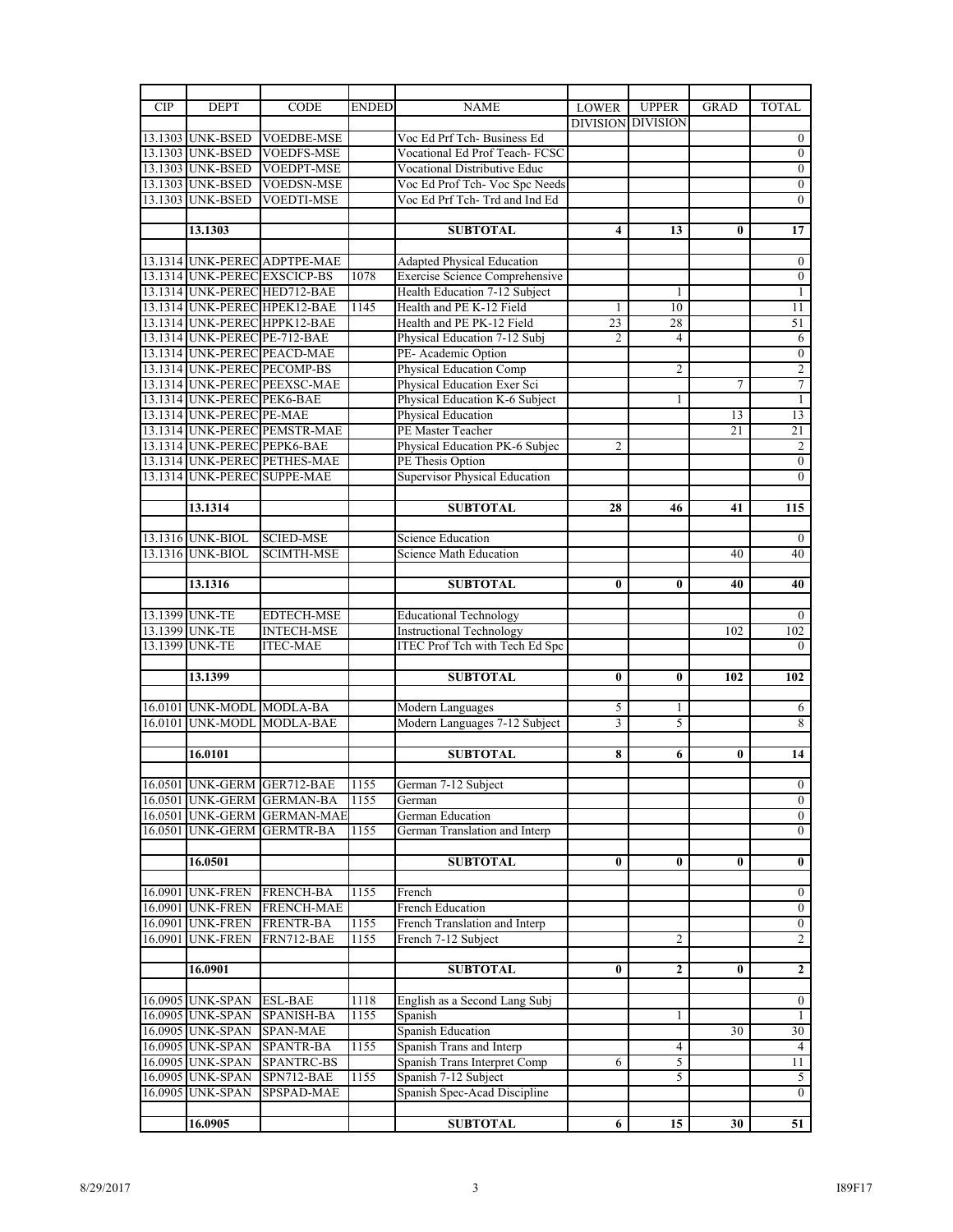| CIP         | <b>DEPT</b>                         | <b>CODE</b>                    | <b>ENDED</b> | <b>NAME</b>                                                 | <b>LOWER</b>    | <b>UPPER</b>             | <b>GRAD</b>  | <b>TOTAL</b>         |
|-------------|-------------------------------------|--------------------------------|--------------|-------------------------------------------------------------|-----------------|--------------------------|--------------|----------------------|
|             |                                     |                                |              |                                                             |                 | <b>DIVISION DIVISION</b> |              |                      |
|             |                                     |                                |              |                                                             |                 |                          |              |                      |
|             | 19.0499 UNK-FSID                    | <b>ECFAD-BS</b>                |              | Early Chhd Family Advocacy                                  | 3               | 15                       |              | 18                   |
|             | 19.0499 UNK-FSID                    | <b>FSTDS-BS</b>                |              | <b>Family Studies</b>                                       | $\overline{14}$ | 59                       |              | 73                   |
|             | 19.0499 UNK-FSID                    | <b>INTDS-BS</b>                | 1165         | Interior Design Comprehensive                               | 3               | 23                       |              | 26                   |
|             | 19.0499 UNK-FSID                    | <b>INTPRD-BS</b>               |              | Interior and Product Design                                 | 18              | $\overline{4}$           |              | 22                   |
|             | 19.0499                             |                                |              |                                                             |                 |                          |              | 139                  |
|             |                                     |                                |              | <b>SUBTOTAL</b>                                             | 38              | 101                      | $\bf{0}$     |                      |
|             | 23.0101 UNK-ENG                     | ENG712-BAE                     |              | English 7-12 Subject                                        | 22              | 23                       |              | 45                   |
|             | 23.0101 UNK-ENG                     | <b>ENGAD-MAE</b>               |              | English Spec-Acad Discipline                                |                 |                          |              | $\mathbf{0}$         |
|             | 23.0101 UNK-ENG                     | <b>ENGLISH-BA</b>              |              | English                                                     | 10              | 10                       |              | $\overline{20}$      |
|             | 23.0101 UNK-ENG                     | <b>ENGLISH-MA</b>              |              | English                                                     |                 |                          | 20           | 20                   |
|             | 23.0101 UNK-ENG                     | <b>ENGSPT-MAE</b>              |              | English Spec-Prof Teaching                                  |                 |                          |              | $\mathbf{0}$         |
|             | 23.0101 UNK-ENG                     | <b>ENGWRIT-BA</b>              |              | <b>English Writing</b>                                      | 3               | 17                       |              | 20                   |
|             | 23.0101 UNK-ENG                     | LAR712-BAE                     |              | Language Arts 7-12 Field                                    | $\overline{2}$  | 6                        |              | 8                    |
|             | 23.0101 UNK-ENG                     | WRTG-MFA                       | 1141         | Writing                                                     |                 |                          |              | $\overline{0}$       |
|             |                                     |                                |              |                                                             |                 |                          |              |                      |
|             | 23.0101                             |                                |              | <b>SUBTOTAL</b>                                             | 37              | 56                       | 20           | 113                  |
|             |                                     |                                |              |                                                             |                 |                          |              |                      |
|             | 23.1304 UNK-SPCH                    | ORGCOMM-BS                     |              | Org Comm Comprehensive                                      |                 | 1                        |              | 1                    |
|             | 23.1304 UNK-SPCH                    | ORGRECM-BS                     |              | Organizational Relational Com                               | 11              | 26                       |              | 37                   |
|             | 23.1304 UNK-SPCH                    | SPC712-BAE                     | 1165         | Speech Communication 7-12 Sub                               |                 | 1                        |              | $\mathbf{1}$         |
|             | 23.1304 UNK-SPCH                    | SPCHCOM-BA                     |              | <b>Speech Communication</b>                                 |                 |                          |              | $\boldsymbol{0}$     |
|             | 23.1304 UNK-SPCH                    | <b>SPCHCOM-BS</b>              |              | Speech Communication                                        |                 |                          |              | $\boldsymbol{0}$     |
|             | 23.1304 UNK-SPCH                    | <b>SPSAD-MAE</b>               |              | Speech Comm Spec- Acad Dscp                                 |                 |                          |              | $\boldsymbol{0}$     |
|             | 23.1304 UNK-SPCH                    | SPSPT-MAE                      |              | Speech Comm Spec- Prof Tch                                  |                 |                          |              | $\overline{0}$       |
|             |                                     |                                |              |                                                             |                 |                          |              |                      |
|             | 23.1304                             |                                |              | <b>SUBTOTAL</b>                                             | 11              | 28                       | $\mathbf{0}$ | 39                   |
| 24.0102 UNK |                                     | <b>DECIDING-U</b>              |              | Deciding                                                    | 219             | 16                       |              | 235                  |
|             | 24.0102 UNK-CNSS                    | <b>GENSTD-BGS</b>              |              | <b>General Studies</b>                                      | 3               | 20                       |              | 23                   |
|             | 24.0102 UNK-CFAH                    | <b>GSARTS-BGS</b>              |              | General Studies                                             |                 |                          |              | $\boldsymbol{0}$     |
|             | 24.0102 UNK-CNSS                    | <b>GSSCI-BGS</b>               |              | <b>General Studies</b>                                      |                 |                          |              | $\overline{0}$       |
| 24.0102 UNK |                                     | NONDEGREE                      |              | Non-Degree                                                  | 402             | 1                        |              | 403                  |
| 24.0102 UNK |                                     | NONDEGR-G                      |              | Graduate Non-Degree                                         |                 |                          | 183          | 183                  |
| 24.0102 UNK |                                     | PREMASTER                      |              | Pre-Masters Course Work                                     |                 |                          | 1            | 1                    |
|             |                                     |                                |              |                                                             |                 |                          |              |                      |
|             | 24.0102                             |                                |              | <b>SUBTOTAL</b>                                             | 624             | 37                       | 184          | 845                  |
|             |                                     |                                |              |                                                             |                 |                          |              |                      |
|             | 26.0101 UNK-BIOL                    | <b>BIO712-BSE</b>              |              | Biology 7-12 Subject                                        | $\overline{2}$  | 5                        |              | 7                    |
| 26.0101     | <b>UNK-BIOL</b>                     | <b>BIOAD-MSE</b>               |              | Biology Spec-Acad Discipline                                |                 |                          |              | $\mathbf{0}$         |
|             | 26.0101 UNK-BIOL                    | <b>BIOCOMP-BS</b>              |              | <b>Biology Comprehensive</b>                                | 114             | 77                       |              | 191                  |
|             | 26.0101 UNK-BIOL                    | <b>BIOL-BA</b>                 |              | Biology                                                     |                 |                          |              | $\mathbf{U}$         |
|             | 26.0101 UNK-BIOL                    | BIOL-BS                        |              | Biology                                                     | 11              | 14                       |              | 25                   |
|             | 26.0101 UNK-BIOL                    | BIOLOGY-MS                     |              | Biology                                                     |                 |                          | 11           | 11                   |
|             | 26.0101 UNK-BIOL                    | <b>BIOLONL-MS</b>              |              | <b>Biology Online</b>                                       |                 |                          | 228          | 228                  |
| 26.0101     | 26.0101 UNK-BIOL<br><b>UNK-BIOL</b> | <b>BIOPT-MSE</b><br>MOLBIOC-BS |              | <b>Biology Spec-Prof Teaching</b><br>Molecular Biology Comp | 7               | 7                        |              | $\overline{0}$<br>14 |
|             |                                     |                                |              |                                                             |                 |                          |              |                      |
|             | 26.0101                             |                                |              | <b>SUBTOTAL</b>                                             | 134             | 103                      | 239          | 476                  |
|             |                                     |                                |              |                                                             |                 |                          |              |                      |
|             |                                     | 27.0101 UNK-MATH MA712F-BSE    |              | Mathematics 7-12 Field                                      | 15              | 13                       |              | 28                   |
|             |                                     | 27.0101 UNK-MATH MA712S-BSE    | 1118         | Mathematics 7-12 Subject                                    |                 |                          |              | $\overline{0}$       |
|             | 27.0101 UNK-MATH MATH-BA            |                                |              | Mathematics                                                 |                 |                          |              | $\boldsymbol{0}$     |
|             | 27.0101 UNK-MATH MATH-BS            |                                |              | Mathematics                                                 | 6               | 6                        |              | 12                   |
|             |                                     | 27.0101 UNK-MATH MATHCMP-BS    |              | Mathematics Comprehensive                                   | $\overline{2}$  |                          |              | $\overline{2}$       |
|             |                                     | 27.0101 UNK-MATH MATHED-MSE    |              | Mathematics Education                                       |                 |                          |              | $\mathbf{0}$         |
|             |                                     | 27.0101 UNK-MATH MATHSP-MSE    |              | Math Spec- Academic Discipline                              |                 |                          |              | $\overline{0}$       |
|             |                                     |                                |              |                                                             |                 |                          |              |                      |
|             | 27.0101                             |                                |              | <b>SUBTOTAL</b>                                             | 23              | 19                       | $\bf{0}$     | 42                   |
|             |                                     |                                |              |                                                             |                 |                          |              |                      |
|             |                                     | 31.0101 UNK-PEREC ATHLTRN-BS   |              | <b>Athletic Training Comp</b>                               | 36              | 25                       |              | 61                   |
|             |                                     | 31.0101 UNK-PEREC EXFITWL-BS   |              | Exer Sci Fit and Wellnes Comp                               | 30              | 25                       |              | 55                   |
| 31.0101     | <b>UNK-PEREC EXSCI-BS</b>           |                                |              | <b>Exercise Science</b>                                     | 52              | 81                       |              | 133                  |
|             |                                     | 31.0101 UNK-PEREC RECMNGT-BS   |              | <b>Recreation Management</b>                                | $\mathbf{1}$    | 4                        |              | 5                    |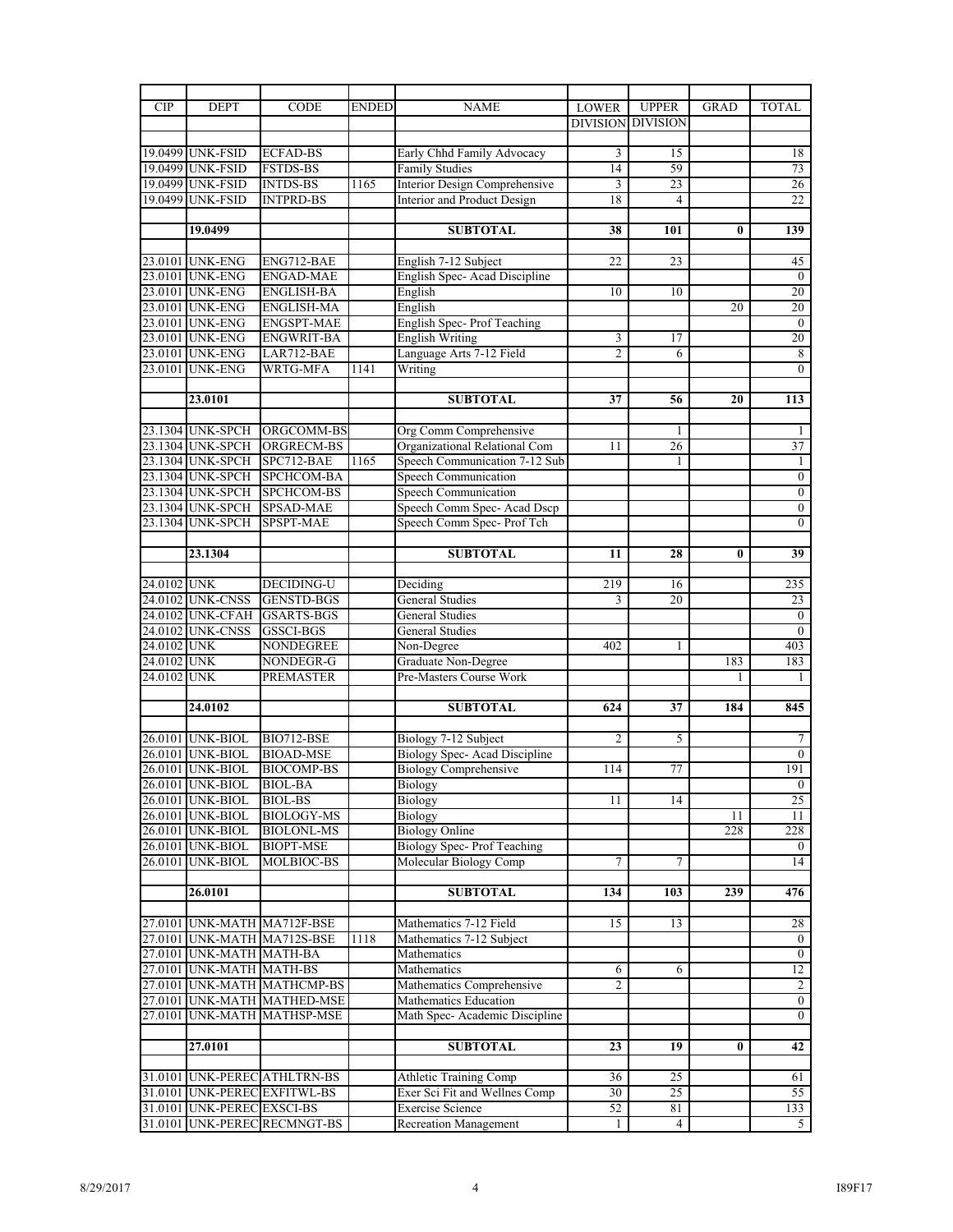| <b>CIP</b> | <b>DEPT</b>                 | <b>CODE</b>                  | <b>ENDED</b> | <b>NAME</b>                                      | <b>LOWER</b>   | <b>UPPER</b>             | <b>GRAD</b> | <b>TOTAL</b>                     |
|------------|-----------------------------|------------------------------|--------------|--------------------------------------------------|----------------|--------------------------|-------------|----------------------------------|
|            |                             |                              |              |                                                  |                | <b>DIVISION DIVISION</b> |             |                                  |
|            | 31.0101 UNK-PEREC REPATO-BS |                              | 1168         | Rec Park Tourism Manag Comp                      | 7              | 22                       |             | 29                               |
|            |                             | 31.0101 UNK-PEREC ROEMGT-BS  |              | Rec Outdoor Event Mgt Comp                       | 1              |                          |             | 1                                |
|            |                             |                              |              |                                                  |                |                          |             |                                  |
|            | 31.0101                     |                              |              | <b>SUBTOTAL</b>                                  | 127            | 157                      | 0           | 284                              |
|            |                             |                              |              |                                                  |                |                          |             |                                  |
|            |                             | 31.0504 UNK-PEREC SPTADMC-BS | 1118         | <b>Sports Administration Comp</b>                |                |                          |             | $\boldsymbol{0}$                 |
|            |                             | 31.0504 UNK-PEREC SPTADMN-BS | 1118         | <b>Sports Administration</b>                     |                |                          |             | $\overline{0}$                   |
|            | 31.0504 UNK-PEREC SPTMGT-BS |                              |              | Sports Management                                | 25             | 41                       |             | 66                               |
|            |                             | 31.0504 UNK-PEREC SPTMGTC-BS |              | Sports Management Comp                           | 20             | 7                        |             | 27                               |
|            |                             |                              |              |                                                  |                |                          |             |                                  |
|            | 31.0504                     |                              |              | <b>SUBTOTAL</b>                                  | 45             | 48                       | 0           | 93                               |
|            | 38.0101 UNK-PHIL            | PHIL-BA                      |              |                                                  | 5              | 5                        |             | 10                               |
|            |                             |                              |              | Philosophy                                       |                |                          |             |                                  |
|            | 38.0101                     |                              |              | <b>SUBTOTAL</b>                                  | 5              | 5                        | $\theta$    | 10                               |
|            |                             |                              |              |                                                  |                |                          |             |                                  |
|            | 40.0501 UNK-CHEM CHEM-BA    |                              |              | Chemistry                                        | 18             | 3                        |             | 21                               |
|            | 40.0501 UNK-CHEM CHEM-BS    |                              |              | Chemistry                                        |                |                          |             | $\mathbf{0}$                     |
|            |                             | 40.0501 UNK-CHEM CHM712-BSE  |              | Chemistry 7-12 Subject                           | 3              | 7                        |             | 10                               |
|            |                             | 40.0501 UNK-CHEM CHMCOMP-BS  |              | Chemistry Comprehensive                          | 22             | 22                       |             | 44                               |
|            |                             | 40.0501 UNK-CHEM PROCHEM-BS  |              | Professional Chemist Comp                        | 1              | 3                        |             | $\overline{4}$                   |
|            |                             |                              |              |                                                  |                |                          |             |                                  |
|            | 40.0501                     |                              |              | <b>SUBTOTAL</b>                                  | 44             | 35                       | $\bf{0}$    | 79                               |
|            |                             |                              |              |                                                  |                |                          |             |                                  |
|            | 40.0801 UNK-PHYS            | <b>ARCH</b>                  | 1155         | Architecture                                     |                |                          |             | $\mathbf{0}$                     |
|            | 40.0801 UNK-PHYS            | <b>ASTROPH-BS</b>            |              | Astrophysics Comprehensive                       |                | 1                        |             | 1                                |
|            | 40.0801 UNK-PHYS            | <b>ENGINEER</b>              |              | Engineering                                      | 15             | 1                        |             | 16                               |
|            | 40.0801 UNK-PHYS            | <b>METEOR</b>                |              | Meteorology                                      | 1              |                          |             | 1                                |
|            | 40.0801 UNK-PHYS            | PHS712-BSE                   | 1118         | Physical Science 7-12 Field                      |                |                          |             | $\boldsymbol{0}$                 |
|            | 40.0801 UNK-PHYS            | PHY712-BSE                   |              | Physics 7-12 Subject                             |                |                          |             | $\overline{0}$                   |
|            | 40.0801 UNK-PHYS            | PHYCOMP-BS                   |              | Physics Comprehensive                            |                | $\overline{2}$           |             | $\overline{c}$                   |
|            | 40.0801 UNK-PHYS            | PHYS-BA                      |              | Physics                                          | 1              |                          |             | $\mathbf{1}$                     |
|            | 40.0801 UNK-PHYS            | PHYS-BS                      |              | Physics                                          | 7              | 5                        |             | 12                               |
|            | 40.0801 UNK-PHYS            | PHYSCI-BA                    |              | Physical Science                                 |                |                          |             | $\boldsymbol{0}$                 |
|            | 40.0801 UNK-PHYS            | PHYSCI-BS                    |              | Physical Science                                 |                |                          |             | $\mathbf{0}$                     |
|            | 40.0801 UNK-PHYS            | PHYSENG-BS                   |              | Physics Comp Engineering                         | 1              |                          |             | $\mathbf{1}$                     |
|            |                             |                              |              |                                                  |                |                          |             |                                  |
|            | 40.0801                     |                              |              | <b>SUBTOTAL</b>                                  | 25             | 9                        | 0           | 34                               |
|            | 42,0101 UNK-PSY             | PSY712-BAE                   |              | Psychology 7-12 Subject                          |                |                          |             |                                  |
|            | 42.0101 UNK-PSY             | PSYBIOL-BS                   |              |                                                  | 2<br>9         | 21                       |             | 2<br>$\overline{30}$             |
|            | 42.0101 UNK-PSY             | PSYCH-BA                     |              | Psychobiology<br>Psychology                      | 6              | 12                       |             | 18                               |
|            | 42.0101 UNK-PSY             | PSYCH-BS                     |              | Psychology                                       | 55             | 48                       |             | 103                              |
|            | 42.0101 UNK-PSY             | PSYCOMP-BS                   |              | Psychology Comprehensive                         | 5              | 16                       |             | 21                               |
|            |                             |                              |              |                                                  |                |                          |             |                                  |
|            | 42.0101                     |                              |              | <b>SUBTOTAL</b>                                  | 77             | 97                       | $\bf{0}$    | 174                              |
|            |                             |                              |              |                                                  |                |                          |             |                                  |
|            | 43.0104 UNK-CJUS            | CJ-BS                        |              | Criminal Justice                                 | 51             | 46                       |             | 97                               |
| 43.0104    | <b>UNK-CJUS</b>             | <b>CJCOMP-BS</b>             |              | Criminal Justice Comprehensive                   | 11             | 23                       |             | 34                               |
|            |                             |                              |              |                                                  |                |                          |             |                                  |
|            | 43.0104                     |                              |              | <b>SUBTOTAL</b>                                  | 62             | 69                       | 0           | 131                              |
|            |                             |                              |              |                                                  |                |                          |             |                                  |
| 44.0701    |                             | <b>UNK-SOWK SOCWKC-BS</b>    |              | Social Work Comprehensive                        | 51             | 70                       |             | 121                              |
|            |                             |                              |              |                                                  |                |                          |             |                                  |
|            | 44.0701                     |                              |              | <b>SUBTOTAL</b>                                  | 51             | 70                       | $\bf{0}$    | 121                              |
|            |                             |                              |              |                                                  |                |                          |             |                                  |
| 45.0601    | <b>UNK-ECON BSECON-BS</b>   |                              |              | <b>Business Economics Comp</b>                   |                | 1                        |             | 1                                |
| 45.0601    | <b>UNK-ECON ECON-BA</b>     |                              |              | Economics                                        | $\overline{2}$ | 3                        |             | 5                                |
| 45.0601    | <b>UNK-ECON</b>             | <b>ECON-BS</b>               |              | Economics                                        |                |                          |             | $\overline{0}$                   |
|            |                             |                              |              |                                                  |                |                          |             |                                  |
|            | 45.0601                     |                              |              | <b>SUBTOTAL</b>                                  | $\mathbf{2}$   | 4                        | 0           | 6                                |
|            |                             | 45.0701 UNK-GEOG GEO712-BAE  |              |                                                  |                |                          |             |                                  |
| 45.0701    |                             | UNK-GEOG GEO712-BSE          |              | Geography 7-12 Subject<br>Geography 7-12 Subject |                |                          |             | $\overline{0}$<br>$\overline{0}$ |
| 45.0701    | <b>UNK-GEOG GEOG-BA</b>     |                              |              | Geography                                        |                |                          |             | $\overline{0}$                   |
|            |                             |                              |              |                                                  |                |                          |             |                                  |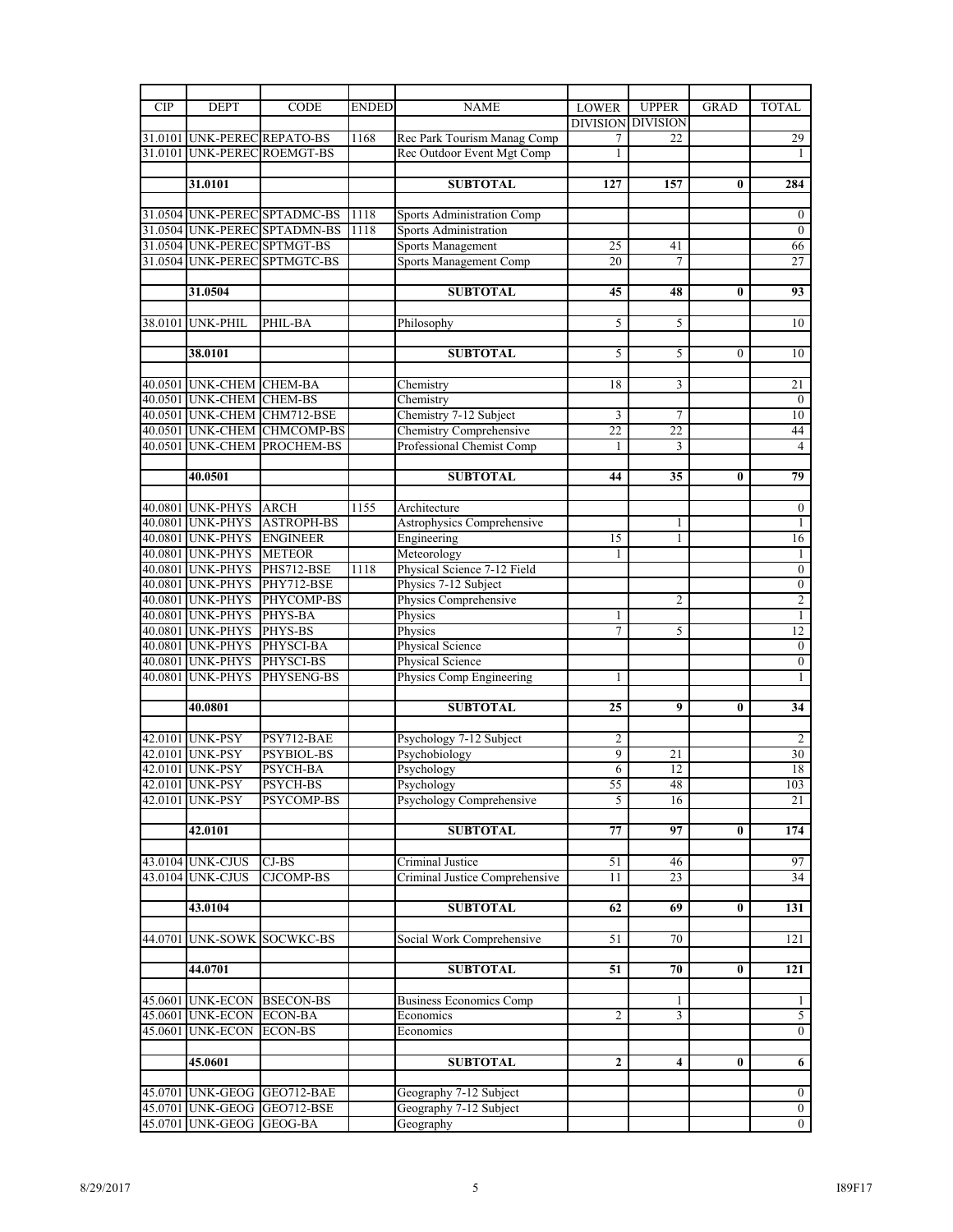| <b>CIP</b> | <b>DEPT</b>                          | <b>CODE</b>                    | <b>ENDED</b> | <b>NAME</b>                    | <b>LOWER</b>   | <b>UPPER</b>             | <b>GRAD</b>     | <b>TOTAL</b>        |
|------------|--------------------------------------|--------------------------------|--------------|--------------------------------|----------------|--------------------------|-----------------|---------------------|
|            |                                      |                                |              |                                |                | <b>DIVISION DIVISION</b> |                 |                     |
|            | 45.0701 UNK-GEOG GEOG-BS             |                                |              | Geography                      | 1              | 3                        |                 | 4                   |
|            | 45.0701 UNK-GEOG GEOGIS-BS           |                                |              | Geography and GIScience        | 1              | 2                        |                 | $\overline{3}$      |
|            |                                      | 45.0701 UNK-GEOG GISSPAN-BS    | 1078         | Geography GIS-Spatial Analysis |                |                          |                 | $\overline{0}$      |
|            |                                      |                                |              |                                |                |                          |                 |                     |
|            | 45.0701                              |                                |              | <b>SUBTOTAL</b>                | 2              | 5                        | $\bf{0}$        | 7                   |
|            |                                      |                                |              |                                |                |                          |                 |                     |
|            | 45.0901 UNK-INTS                     | <b>INTLSTD-BA</b>              |              | <b>International Studies</b>   | 5              | 13                       |                 | 18                  |
|            |                                      |                                |              |                                |                |                          |                 |                     |
|            | 45.0901                              |                                |              | <b>SUBTOTAL</b>                | 5              | 13                       | 0               | 18                  |
|            |                                      |                                |              |                                |                |                          |                 |                     |
|            | 45.1001 UNK-PSCI                     | LAW                            |              | Law                            | $\overline{c}$ |                          |                 | $\overline{2}$      |
|            | 45.1001 UNK-PSCI                     | PSC712-BAE                     |              | Political Science 7-12 Subject |                |                          |                 | $\overline{0}$      |
|            | 45.1001 UNK-PSCI                     | <b>PSCI-BA</b>                 |              | <b>Political Science</b>       | 1              | 3                        |                 | $\overline{4}$      |
|            | 45.1001 UNK-PSCI                     | PSCI-BS                        |              | Political Science              | 19             | 20                       |                 | 39                  |
|            | 45.1001 UNK-PSCI                     | <b>PUBADMN-BS</b>              |              | Public Administration          | $\overline{3}$ | 1                        |                 | $\overline{4}$      |
|            |                                      |                                |              |                                |                |                          |                 |                     |
|            | 45.1001                              |                                |              | <b>SUBTOTAL</b>                | 25             | 24                       | $\mathbf{0}$    | 49                  |
|            |                                      |                                |              |                                |                |                          |                 |                     |
|            | 45.1101 UNK-SOC                      | SOC712-BAE                     |              | Sociology 7-12 Subject         |                |                          |                 | $\boldsymbol{0}$    |
|            | 45.1101 UNK-SOC                      | SOC712-BSE                     |              | Sociology 7-12 Subject         |                |                          |                 | $\boldsymbol{0}$    |
|            | 45.1101 UNK-SOC                      | SOC-BA                         |              | Sociology                      |                | 1                        |                 | $\mathbf{1}$        |
| 45.1101    | <b>UNK-SOC</b>                       | SOC-BS                         | 1165         | Sociology                      | 6              | 15                       |                 | 21                  |
|            |                                      |                                |              |                                |                |                          |                 |                     |
|            | 45.1101                              |                                |              | <b>SUBTOTAL</b>                | 6              | 16                       | $\bf{0}$        | 22                  |
|            |                                      |                                |              |                                |                |                          |                 |                     |
|            | 50.0501 UNK-THEA                     | <b>THEATRE-BA</b>              |              | Theatre                        | 12             | 16                       |                 | 28                  |
|            | 50.0501 UNK-THEA                     | THR712-BAE                     | 1145         | Theatre 7-12 Subject           |                | 1                        |                 | $\mathbf{1}$        |
|            |                                      |                                |              |                                |                |                          |                 |                     |
|            | 50.0501                              |                                |              | <b>SUBTOTAL</b>                | 12             | 17                       | 0               | $\overline{29}$     |
|            |                                      |                                |              |                                |                |                          |                 |                     |
|            | 50.0701 UNK-ART                      | <b>ARTHIST-BA</b>              |              | Art History                    | $\overline{c}$ | 1                        |                 | $\mathbf{3}$        |
|            | 50.0701 UNK-ART                      | ARTK12-BAE                     |              | Art K-12 Field                 | 23             | 14                       |                 | 37                  |
|            | 50.0701 UNK-ART                      | <b>ART-MAE</b>                 |              | Art Education                  |                |                          |                 | $\overline{0}$      |
|            | 50.0701 UNK-ART                      | <b>ARTONL-MAE</b>              |              | Art Online                     |                |                          | 76              | 76                  |
|            | 50.0701 UNK-ART                      | <b>ARTPT-MAE</b>               |              | Art Spec-Prof Teacher          |                |                          |                 | $\overline{0}$      |
|            | 50.0701 UNK-ART                      | <b>ARTSP-MAE</b>               |              | Art Spec-Acad Discipline       |                |                          |                 | $\mathbf{0}$        |
|            | 50.0701 UNK-ART                      | <b>STUART-BFA</b>              |              | Studio Art Comprehensive       | 8              | 16                       |                 | 24                  |
|            | 50.0701 UNK-ART                      | <b>STUDART-BA</b>              |              | Studio Art                     | 1              | $\overline{c}$           |                 | 3                   |
|            | 50.0701 UNK-ART                      | <b>VISCMD-BFA</b>              |              | Visual Comm and Design Comp    | 34             | 30                       |                 | 64                  |
|            |                                      |                                |              |                                |                |                          |                 |                     |
|            | 50.0701                              |                                |              | <b>SUBTOTAL</b>                | 68             | 63                       | 76              | 207                 |
|            |                                      |                                |              |                                |                |                          |                 |                     |
|            | 50.0901 UNK-MUS MSAD-MAE             |                                |              | Music Spec-Acad Discipline     |                |                          |                 | $\overline{0}$      |
|            | 50.0901 UNK-MUS                      | MUSEK12-BM                     |              | Music Ed K-12 Field            | 30             | 10                       |                 | 40                  |
|            | 50.0901 UNK-MUS                      | MUSIC-BA                       |              | Music                          | 2              |                          |                 | 5                   |
|            | 50.0901 UNK-MUS                      | MUSIC-BM                       |              | Music Comprehensive            | 5              | 3<br>8                   |                 | 13                  |
|            | 50.0901 UNK-MUS                      | MUSIC-MAE                      |              | Music Education                |                |                          | 24              | 24                  |
|            | 50.0901 UNK-MUS                      | MUSICTH-BM                     |              | Musical Theatre Comprehensive  |                | 2                        |                 | 2                   |
|            | 50.0901 UNK-MUS                      | MUSK12-BAE                     |              | Music K-12 Field               |                |                          |                 | $\overline{0}$      |
|            | 50.0901 UNK-MUS                      | MUSPERF-BM                     |              | Music Performance Comp         | 3              | 7                        |                 | 10                  |
|            | 50.0901 UNK-MUS                      | <b>MUSTHRP</b>                 | 1128         | Music Therapy                  |                |                          |                 | $\overline{0}$      |
|            |                                      |                                |              |                                |                |                          |                 |                     |
|            | 50.0901                              |                                |              | <b>SUBTOTAL</b>                | 40             | 30                       | 24              | 94                  |
|            |                                      |                                |              |                                |                |                          |                 |                     |
|            | 51.0201 UNK-CDIS                     | <b>CDIS-BSE</b>                |              | <b>Communication Disorders</b> | 28             | 42                       |                 | 70                  |
|            | 51.0201 UNK-CDIS                     | SPPATH-MSE                     |              | Speech Language Pathology      |                |                          | 35              | 35                  |
|            |                                      |                                |              |                                |                |                          |                 |                     |
|            | 51.0201                              |                                |              | <b>SUBTOTAL</b>                | 28             | 42                       | $\overline{35}$ | 105                 |
|            |                                      |                                |              |                                |                |                          |                 |                     |
|            | 51.0999 UNK-HSCI                     |                                |              |                                |                | 1                        |                 |                     |
|            |                                      | HSCI-BS                        | 1168         | Health Science                 |                |                          |                 | 1<br>$\overline{0}$ |
|            | 51.0999 UNK-HSCI<br>51.0999 UNK-HSCI | MEDTECH-BS                     | 1155         | Medical Technology Comp        |                |                          |                 |                     |
|            | 51.0999 UNK-HSCI                     | RADIOG-BS<br><b>RESTHPY-BS</b> | 1168         | Radiography Comprehensive      | 20<br>4        | 22<br>4                  |                 | 42                  |
|            |                                      |                                |              | Respiratory Therapy Comp       |                |                          |                 | 8                   |
|            | 51.0999                              |                                |              |                                |                |                          |                 |                     |
|            |                                      |                                |              | <b>SUBTOTAL</b>                | 24             | 27                       | $\bf{0}$        | 51                  |